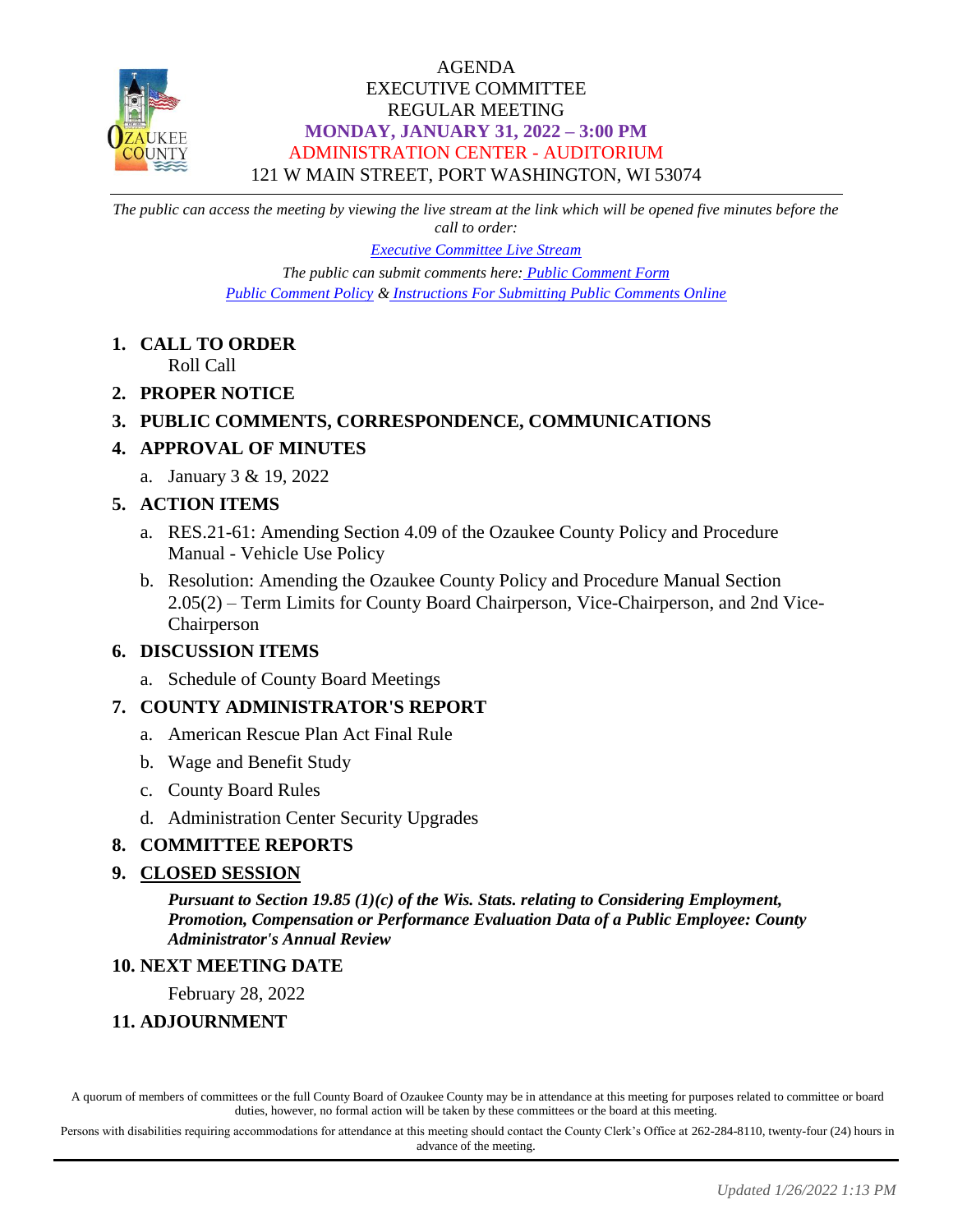# **Executive Committee**

## **AGENDA INFORMATION SHEET**

| <b>AGENDA DATE:</b> | <b>January 31, 2022</b>  |
|---------------------|--------------------------|
| <b>DEPARTMENT:</b>  | <b>County Clerk</b>      |
| <b>DIRECTOR:</b>    | <b>Julie Winkelhorst</b> |
| <b>PREPARER:</b>    | <b>Julie Winkelhorst</b> |
|                     |                          |

**Agenda Summary** January 3 & 19, 2022

January 3, 2022

<https://www.co.ozaukee.wi.us/AgendaCenter/ViewFile/Minutes/\_01032022-3012>

January 19, 2022

<https://www.co.ozaukee.wi.us/AgendaCenter/ViewFile/Minutes/\_01192022-3019>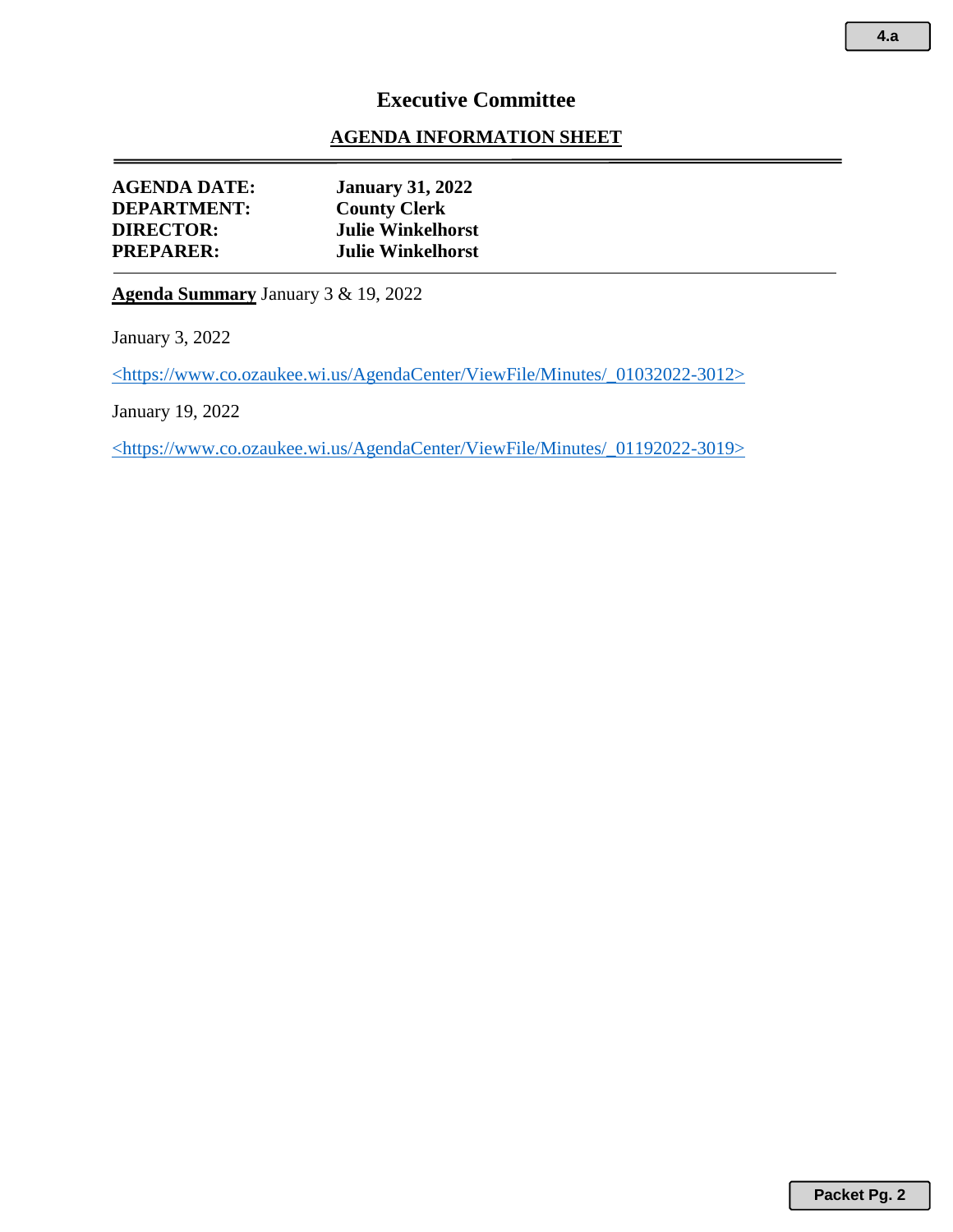#### RESOLUTION NO. 21-61

### AMENDING SECTION 4.09 OF THE OZAUKEE COUNTY POLICY AND PROCEDURE MANUAL - VEHICLE USE POLICY

RESOLVED, by the Ozaukee County Board of Supervisors that Section 4.09 of the Policy and Procedure Manual be amended to read:

#### 4.09. VEHICLE USE POLICY

- (1) Each employee required or authorized to drive a County owned or leased vehicle, shall submit to the Human Resources Department, upon hire or at the required time a valid Wisconsin driver's license for the type of vehicle to be driven.
- (a) The validity of the employee's license will be checked through the Wisconsin Department of Transportation.
- (b) Any employee performing work, which requires the operation of a vehicle, must notify his/her immediate supervisor forth with in those cases where his/her license is expired, suspended or revoked and/or the employee is unable to obtain an occupational permit from the State of Wisconsin Department of Transportation and shall not drive a County owned or leased vehicle until said condition is corrected.
- (2) Personal Use of County Vehicles:
- (a) Definitions:
	- 1. "Commuting trip" means a one-way trip from either the home to the job site or the job site to the home, as the case may be, and not a round trip of home to job site to home.
	- 2. "Personal use" means any use which is for the benefit or enjoyment of the employee, or is not in pursuit of the business or interests of the county, or is in pursuit of a business or trade other than that of the county.

### (b) County employees shall not use any County owned vehicle for personal use, except by the provisions of the Code of Federal Regulations, Internal Revenue Regulations, as such may be amended.

- 1. The following are the employees who are permitted to drive a county vehicle to and from work:
	- a. Sheriff,
	- b. Planning and Parks Director (or Designee),
	- c. Emergency Management Director (or Designee),
	- d. Highway Department Superintendents,
	- e. Drug Unit Investigator,
	- f. Radio Equipment Technician/Programmer,
	- g. Undersheriff,
	- h. County Administrator,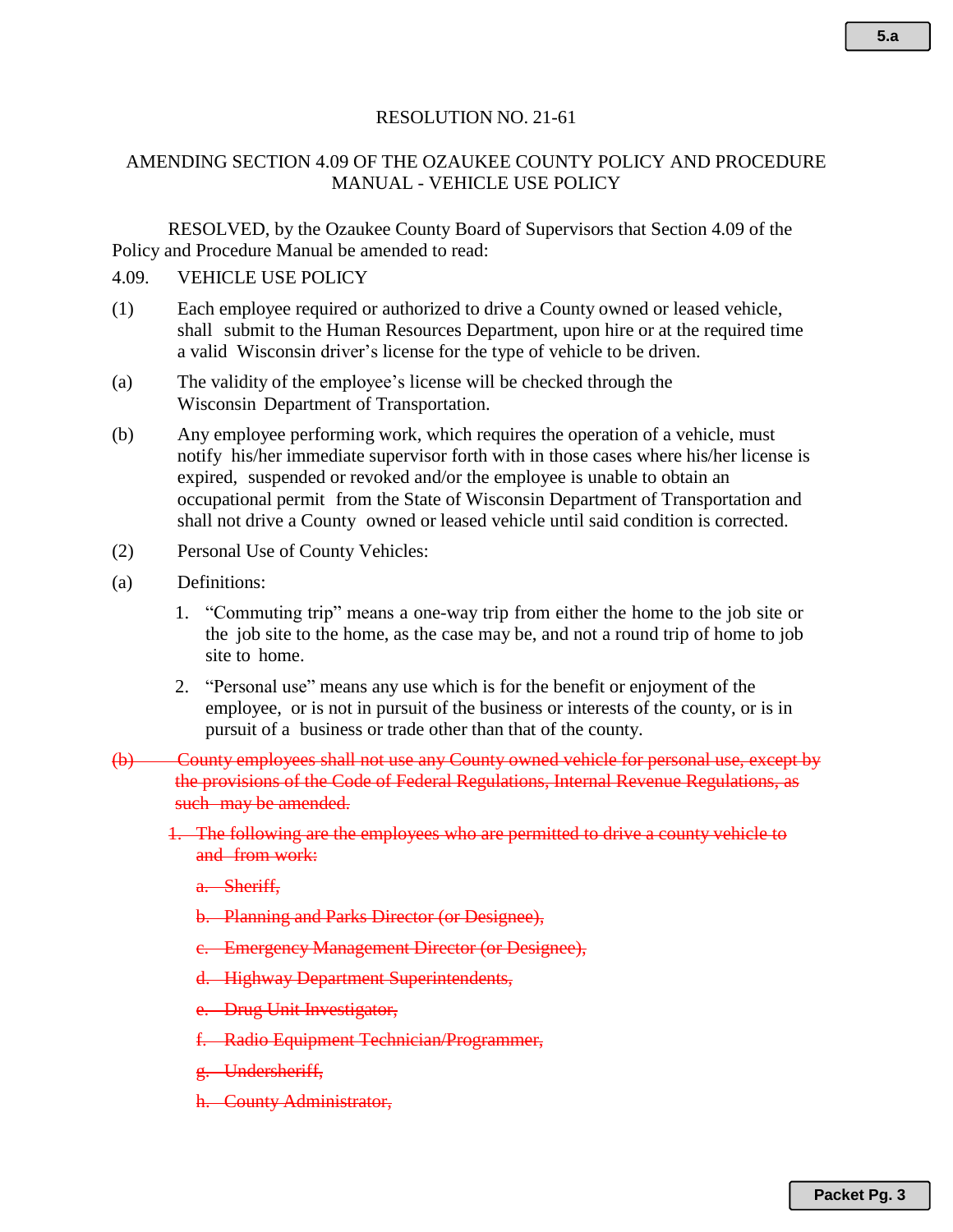#### **Building Superintendent**

#### j. Technology Resources Communications Services Manager

- (b) Take Home County Vehicles: take home county vehicles may be assigned to specific positions in order to enhance public safety and/or where it can be clearly shown to improve the efficiency of county operations.
- (c) Take home County vehicles are not intended as an employee fringe benefit.
- (d) The County Administrator's Office shall approve a list of positions eligible for take home county vehicles and file it in the Human Resources Office.
	- 1. The list of positions assigned a take home vehicle shall be reviewed annually by the County Administrator's Office to ensure that each assignment continues to comply with this policy.
	- 2. The list of positions assigned a take home vehicle and the personal use valuation calculated per subsection (h) of this policy shall be reviewed annually by the Finance Committee.
- (e) Requests for adding additional positions to the list shall be made to the County Administrator in writing explaining the positive impact the take home vehicle will have on public safety and/or operational efficiency.
- (f)2. This section shall not forbid employees using county vehicles to commute to and from work from making stops or minimally deviating from their normal commuting route to attend to personal business.
- $(g)$ 3. Employees may be permitted to drive a county vehicle to commute to and from work for official business purposes with prior approval of their Supervisor or Department Head, this section shall not apply to employees who regularly use a vehicle for commuting purposes
- (ch) Personal use valuation:
	- 1. Each employee who is required to commute to and from work with a county vehicle shall have included as gross income one of the following:
		- a. The sum of \$1.50 per commuting trip
		- b. A sum equal to the same automobile travel allowance established for other officials and employees in a resolution annually adopted by the County Board per mile actually driven in so commuting to and from work
	- 2. This sum shall be reported as ordinary income for federal income taxes, state income taxes, and social security taxes.
- (di) No unauthorized persons will be allowed to either operate or ride in the vehicle.
- (ej) Transporting family members in County vehicles shall be allowed only when the family member is accompanying an employee to a business meeting or official function.
- $(f_k)$  All use of the vehicle assigned to the Sheriff, Undersheriff, County Administrator and Emergency Management Director shall be considered an official function.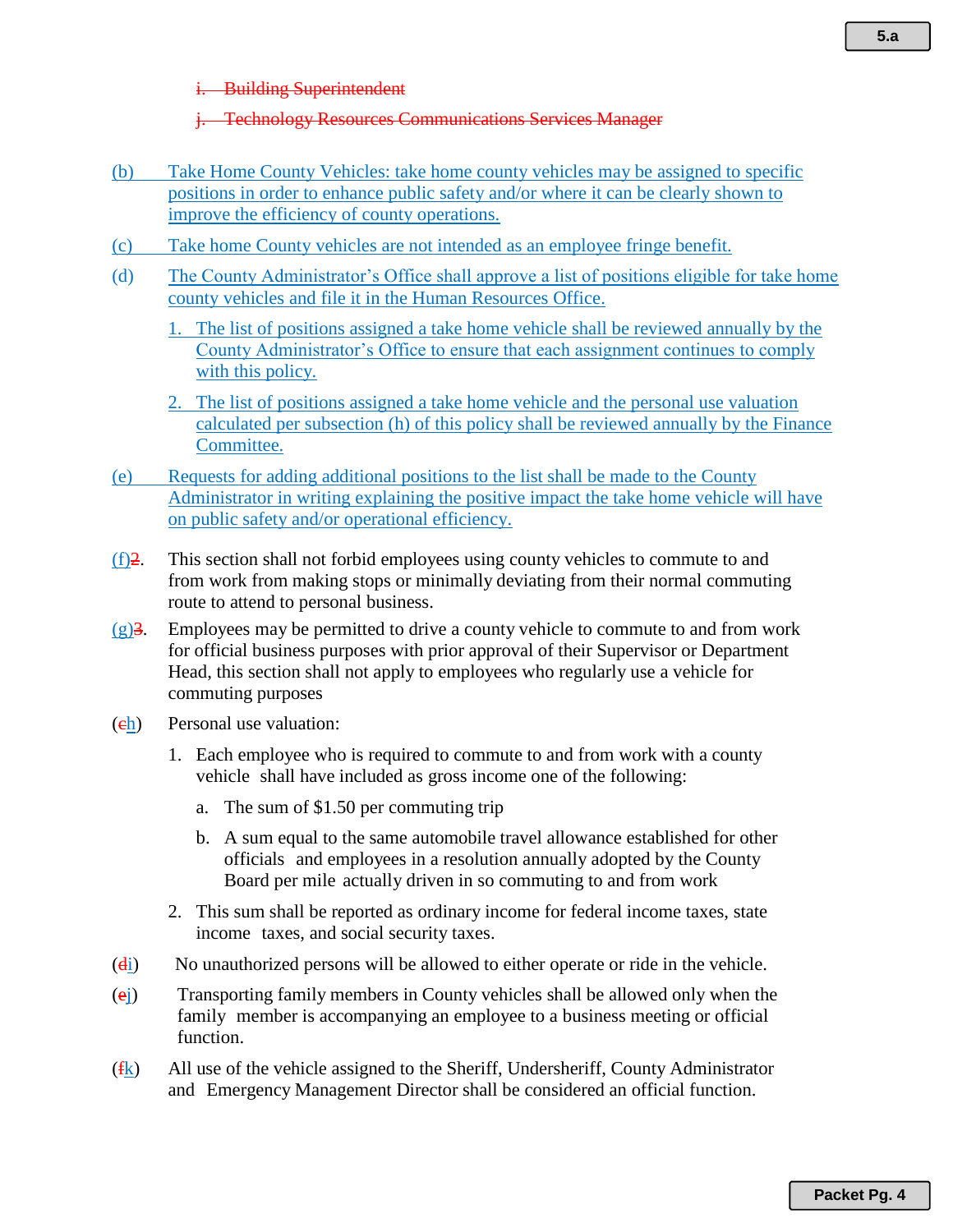Dated at Port Washington, Wisconsin, this 2nd day of March 2022.

*SUMMARY: Amending Section 4.09 of the Policy and Procedure Manual - Vehicle Use Policy*

*VOTE REQUIRED: Majority* 

EXECUTIVE COMMITTEE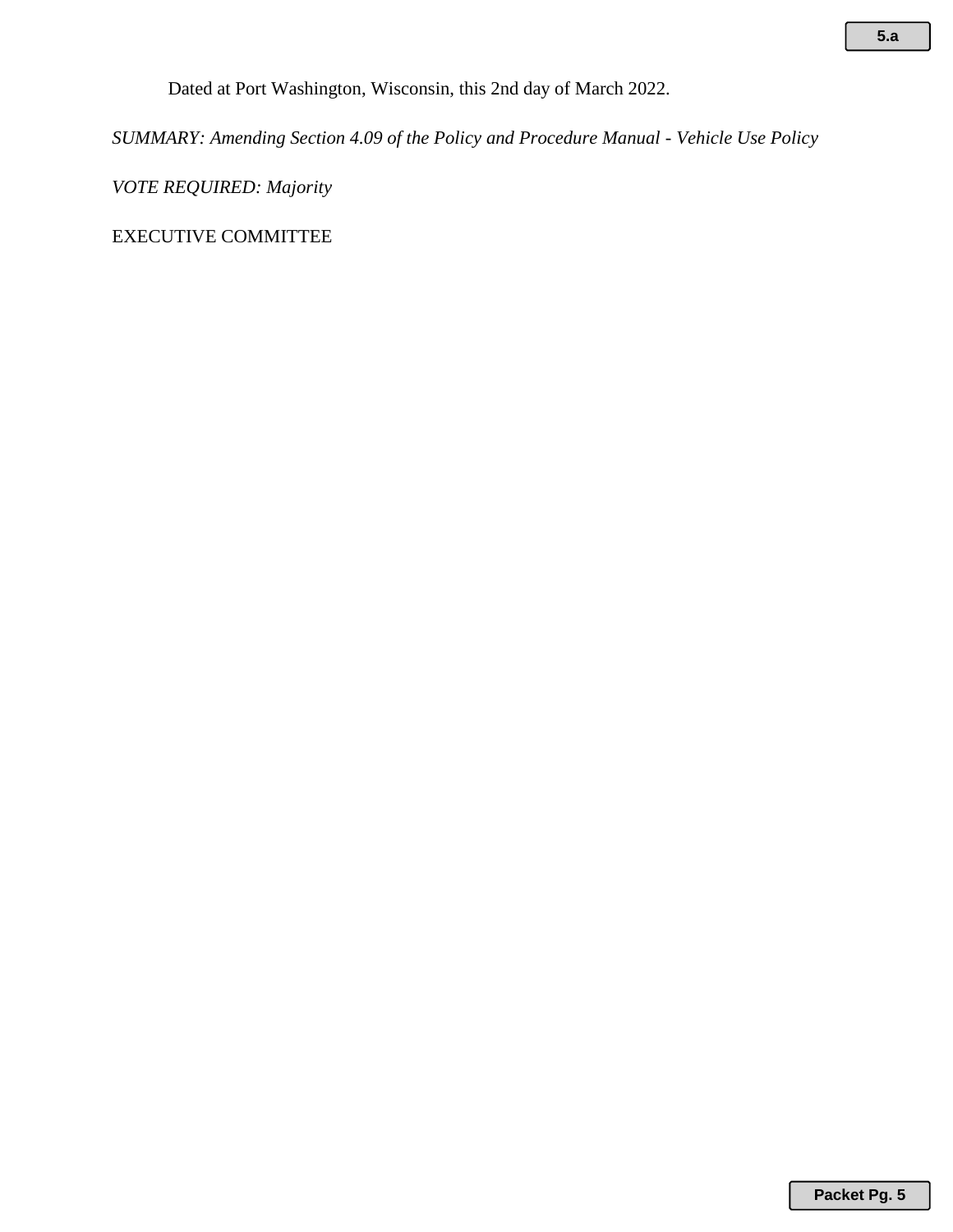# **Executive Committee**

### **AGENDA INFORMATION SHEET**

| <b>AGENDA DATE:</b> | <b>January 31, 2022</b> |  |
|---------------------|-------------------------|--|
| <b>DEPARTMENT:</b>  | <b>Administrator</b>    |  |
| <b>DIRECTOR:</b>    | <b>Jason Dzwinel</b>    |  |
| <b>PREPARER:</b>    | <b>Jason Dzwinel</b>    |  |
|                     |                         |  |

**Agenda Summary** Amending Section 4.09 of the Ozaukee County Policy and Procedure Manual - Vehicle Use Policy

BACKGROUND INFORMATION: This amendment to the Policy and Procedure Manual would allow the County Administrator approve the positions eligible to take a county owned vehicle home for reasons of operational efficiency. It also requires that the Finance Committee review on an annual basis the vehicle use by these approved employees.

ANALYSIS: Currently, the authorization of a take home vehicle requires Oversight Committee, Finance Committee and County Board approval. Once approved the oversight by the committees ends, there is no reporting requirement. This policy entrusts the County Administrator to review the operational need for a take home vehicle and empowers the Finance Committee to review the use.

FISCAL IMPACT: None

RECOMMENDED MOTION: Staff respectfully request that the Committee approve the amendment to the policy.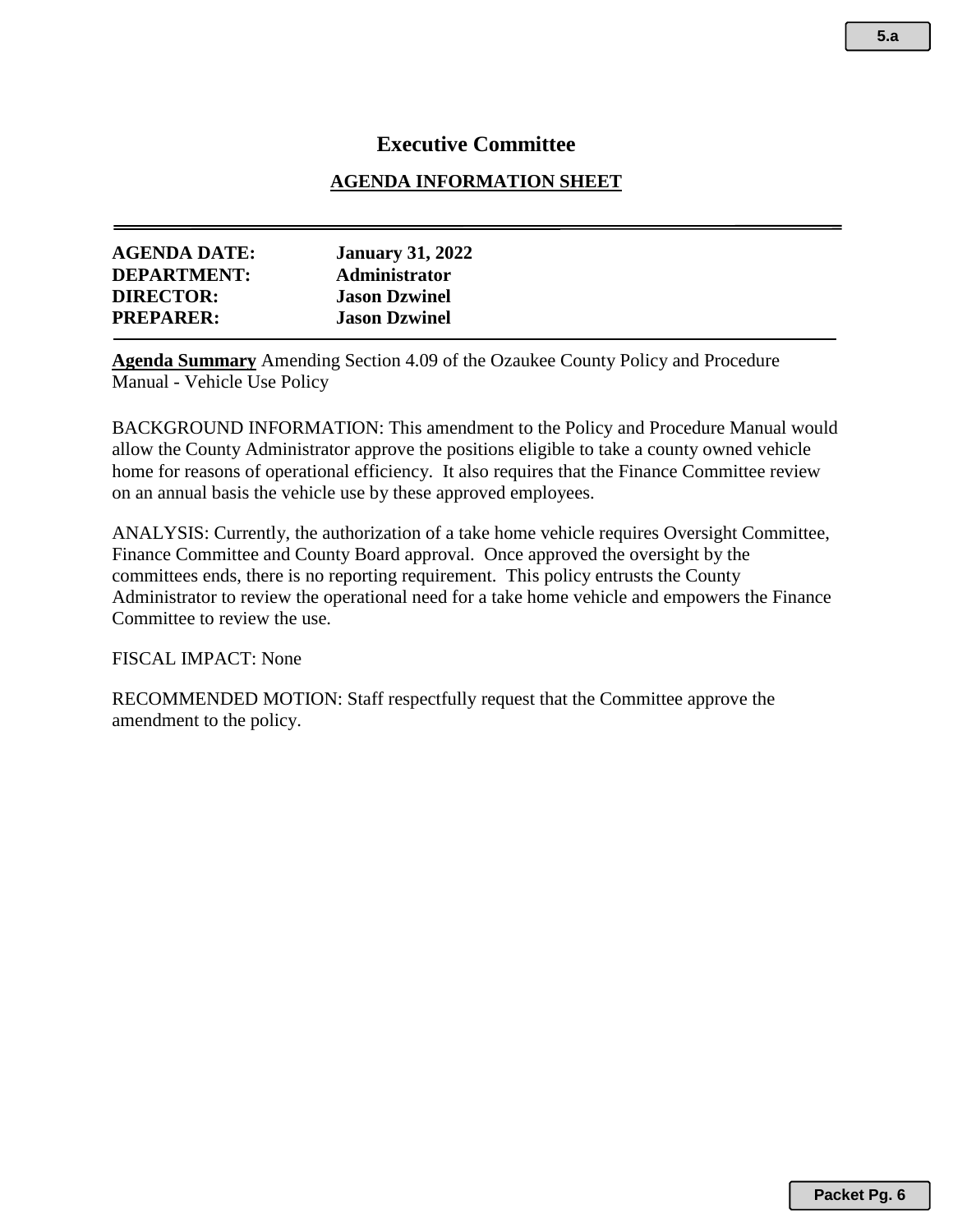### RESOLUTION NO. (ID # 8488)

### AMENDING THE OZAUKEE COUNTY POLICY AND PROCEDURE MANUAL SECTION 2.05(2) –TERM LIMITS FOR COUNTY BOARD CHAIRPERSON, VICE-CHAIRPERSON, AND 2ND VICE-CHAIRPERSON

RESOLVED, by the Ozaukee County Board of Supervisors that Section 2.05(2) of the Policy and Procedure Manual be amended to read;

(2) Meetings

(a) Organizational Meetings:

1. The County Board shall convene on the 3rd Tuesday of April, in each year, for the purposes of organization per Sec. 59.11(1)(c), Wis. Stats.

a. At the organizational meeting in April of each even numbered year, the County Board shall elect one of its members Chairperson of the County Board and Executive Committee for a term of two years, or until a successor is elected and qualified.

(1) No Chairperson, Vice-Chairperson or 2nd Vice-Chairperson of the County Board shall serve more than three (3) consecutive terms in that specific capacity.

(2) A term shall be defined as a period of three (3) full years from the Organizational Meeting Sec. 59.11(1)(c), Wis. Stats.

FURTHER RESOLVED, that this policy shall take effect on April 19, 2022.

Dated at Port Washington, Wisconsin, this 2nd day of March 2022.

*SUMMARY: Term Limits for County Board Chairperson, Vice-Chairperson and 2nd Vice-Chairperson.*

*VOTE REQUIRED: Majority*

Resolution brought forth by Supervisor Thomas Winker to the Executive Committee.

EXECUTIVE COMMITTEE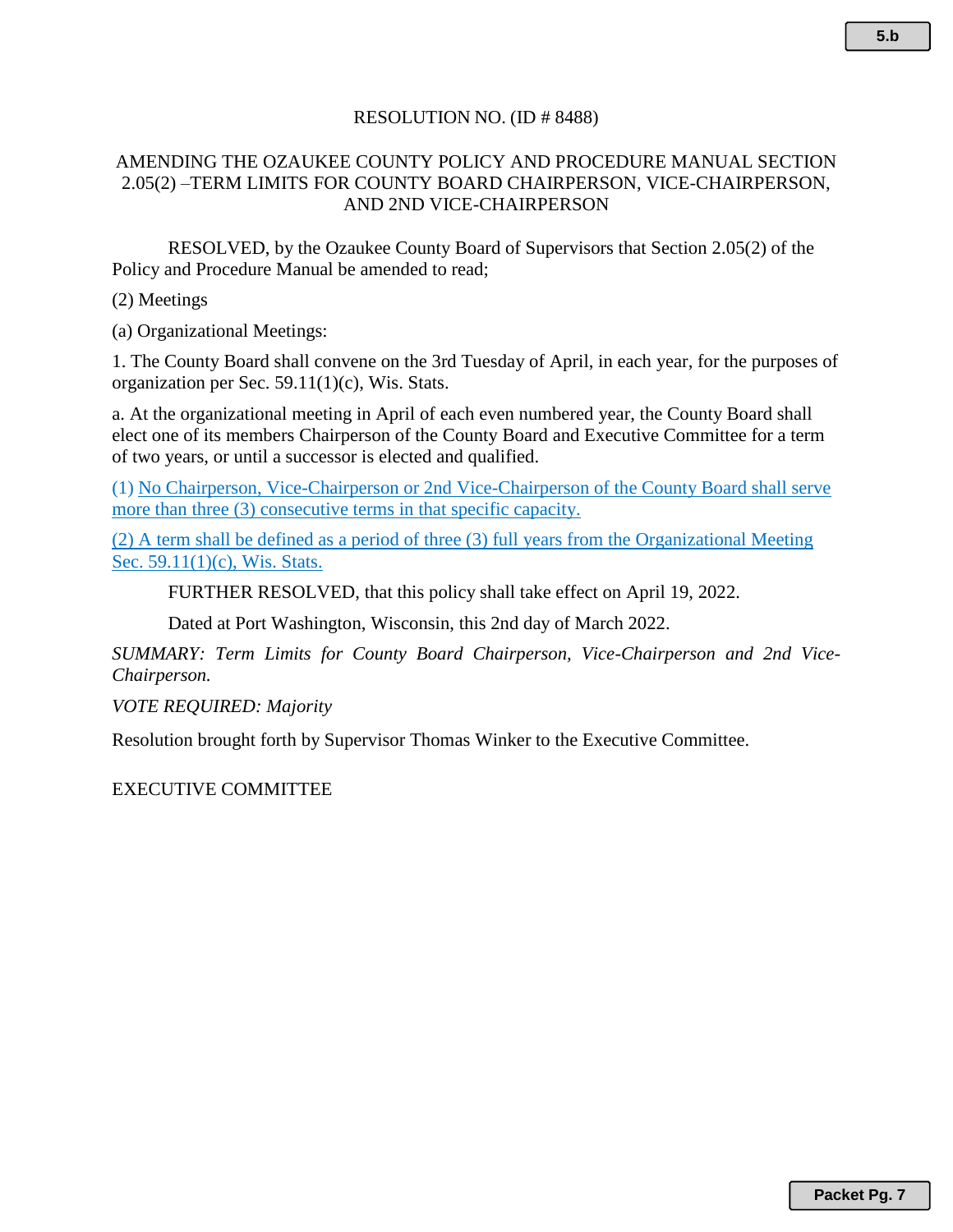# **Executive Committee**

### **AGENDA INFORMATION SHEET**

| <b>January 31, 2022</b> |
|-------------------------|
| <b>Administrator</b>    |
| <b>Jason Dzwinel</b>    |
| <b>Jason Dzwinel</b>    |
|                         |

**Agenda Summary** Amending the Ozaukee County Policy and Procedure Manual Section 2.05(2) –Term Limits for County Board Chairperson, Vice-Chairperson, and 2nd Vice-Chairperson

BACKGROUND INFORMATION: This resolution will place a limit on the County Board Chairperson, Vice-Chairperson or 2nd Vice-Chairperson.

ANALYSIS: The limit will be three terms beginning with the 2022-2024 term.

### **ATTACHMENTS:**

• County Board Leadership Term Limits (PDF)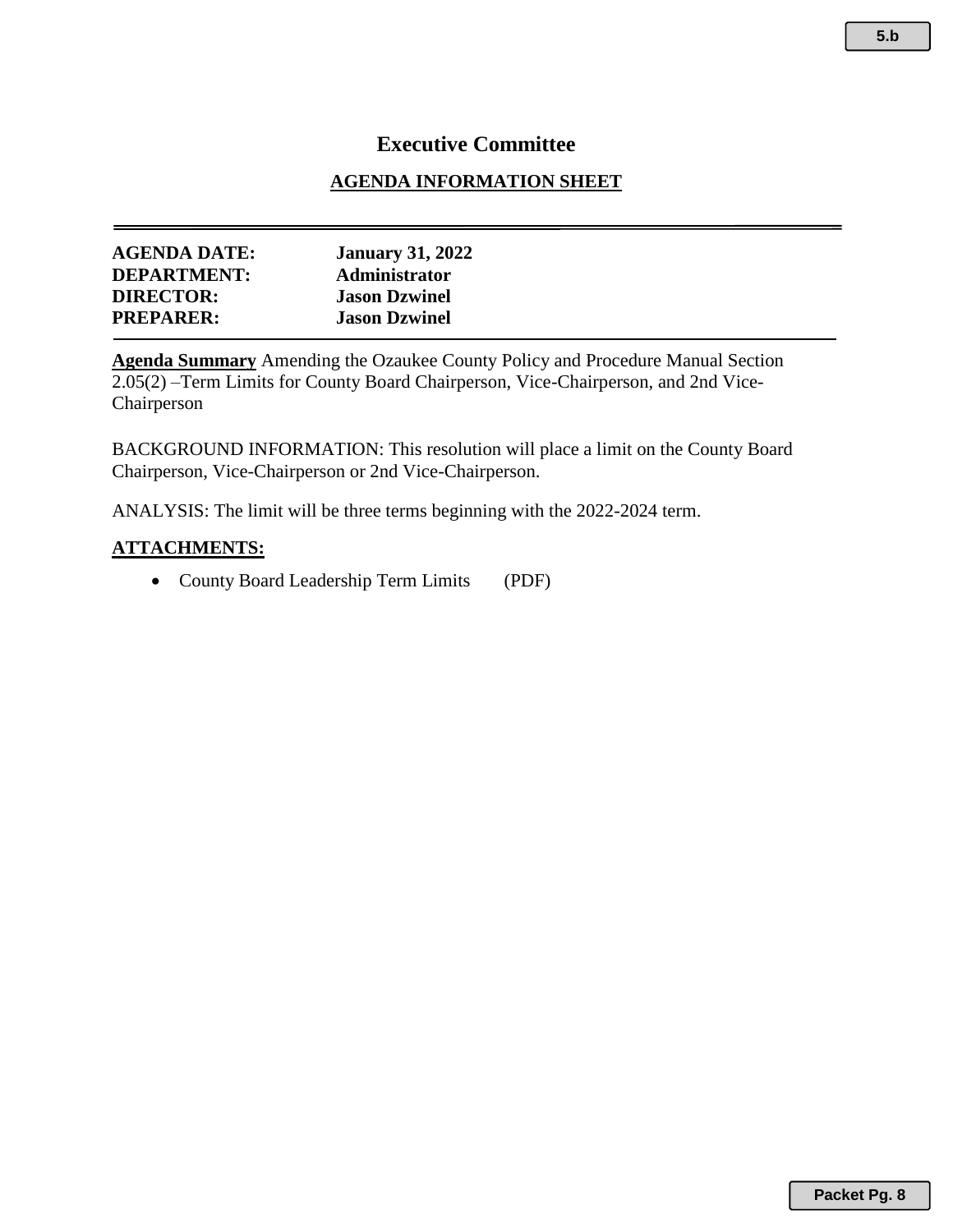

#### **Rhonda K. Gorden** Corporation Counsel

### **OFFICE OF THE CORPORATION COUNSEL**

**Rik Kluessendorf** Assistant Corporation Counsel

To: Jason Dzwinel County Administrator

> Thomas Winker County Board Supervisor

From: Rhonda Gorden Corporation Counsel

Date: January 25, 2022

Re: County Board Chairperson - Proposed Term Limit Policy

A proposal has been made to set term limits for the position of county board chairperson and vice chairperson. While there is no statutory prohibition on term limits for these positions, term limits would be unenforceable based on the following analysis.

The provisions of Wis. Stat. 59.12 address the positions of chairperson and vice chairperson. The section requires that

(1) The board, at the first meeting after each regular election at which members are elected for full terms, shall elect a member chairperson. . . .

(2) The board at the time of the election of the chairperson shall also elect a member vice chairperson, for the same term, who in case of the absence or disability of the chairperson shall perform the chairperson's duties...

An Attorney General opinion, 61 OAG 352 (1972) construes the predecessor statute to 59.12, 59.05 (which contains language identical to (1) and (2) above except for the use of gender specific titles). The opinion states that 59.05 provides that "any member of the board to be next elected is eligible after filing his oath to stand for election to the office of county board chairman or vice chairman . . . the board is without power to deny any member the right to have his name placed in nomination at the duly convened *first* meeting of the board after the regular election." *Id.*, at 109-110.